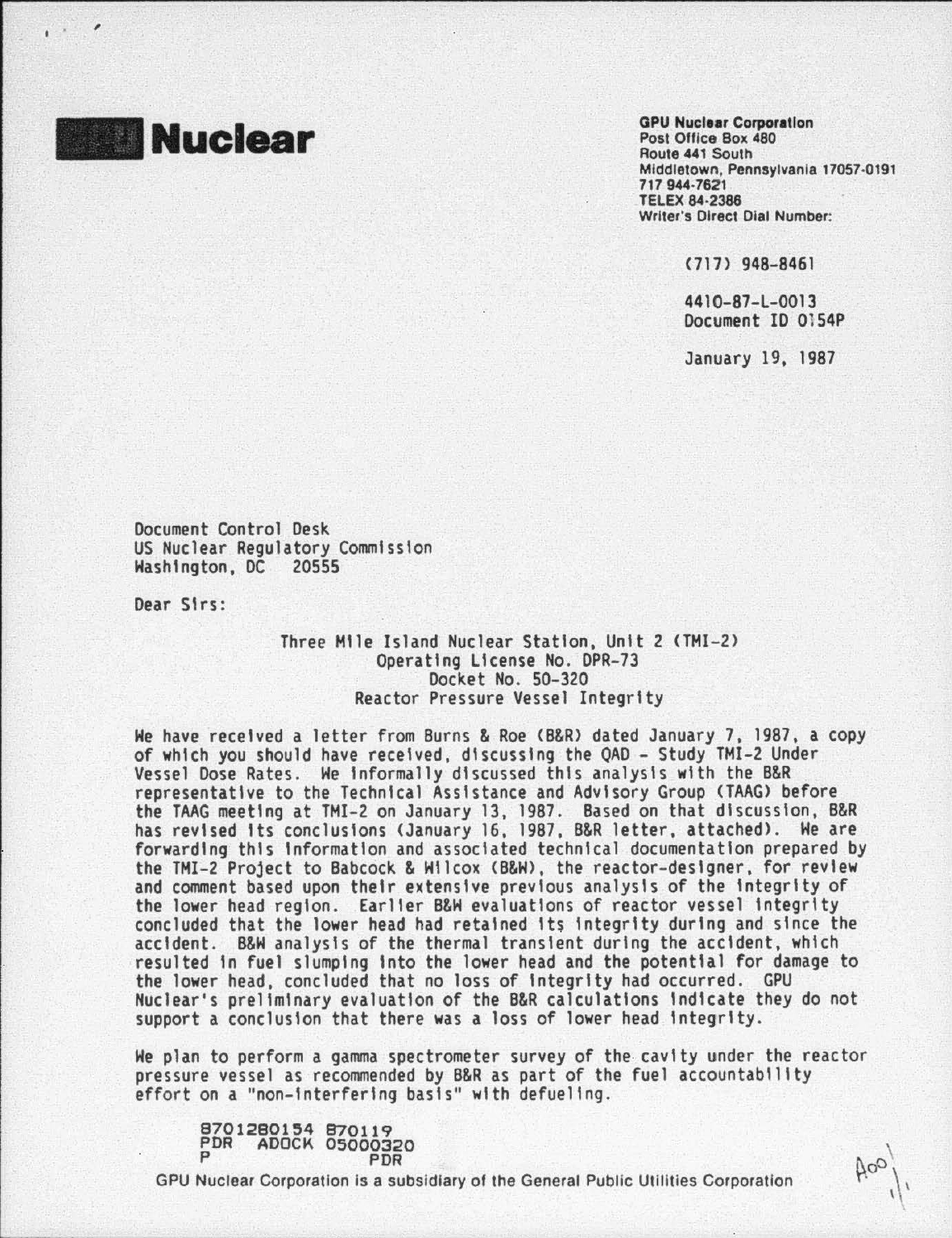He vlll Inform you of the final results of the 8&H evaluation ~hen they are received; we are requesting a timely response. In the interim, we identify no basis to doubt the integrity of the lower head and we shall proceed accordingly with the ongoing reactor vessel defueling activities.

Sincerely,  $F. R.$  Standerfer<br>Director, TMI-2

FRS/eml

At tachment

cc : Regional Administrator- Office of I&E, Dr. T. E. Hurley Director- TMI-2 Cleanup Project Directorate , Or. H. D. Travers President - Burns and Roe Company - W. R. Cobean, Jr.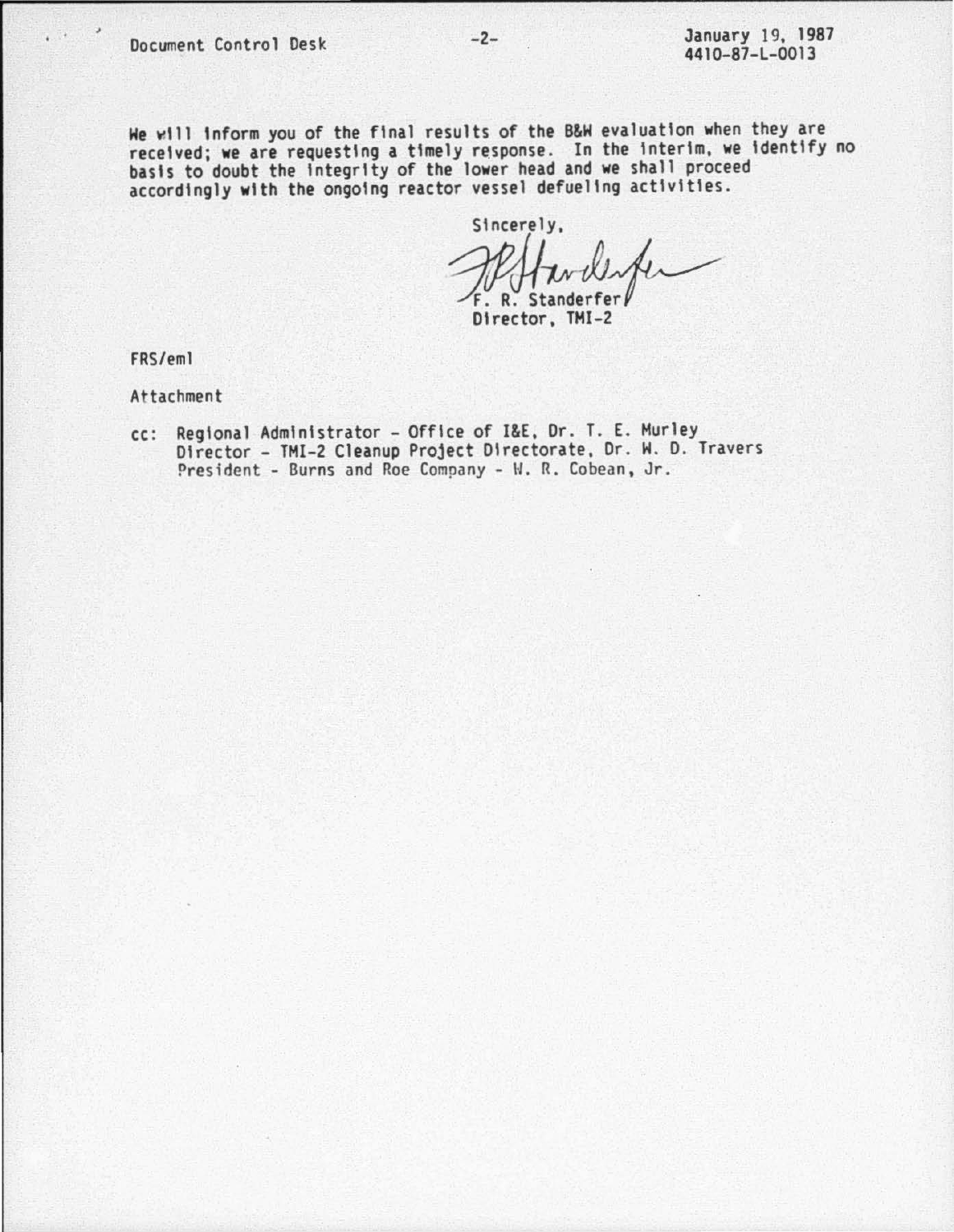

**Burns and Roe Company** 800 Kinderkamack Road, Oradell New Jersey 07649 SERVICE DES INSOLAIS (10) 563 7200. THE 215058. Cable BURNS ROE OPA

Warren R. Cobean Jr.  $L_{2}, 3001$ 

Subject: W.O. 3770-06

Technical Assistance and Advisory Group TMI-2 Recovery Program Under Vessel Dose Rates

References:

1) Letter from W.H.Hamilton to F.R.Standerfer, "Under Vessel Examination", Oct. 17, 1986

2) Letter from W.R.Cobean, Jr. to P.R.Standerfer, "QAD-Study TMI-2 Under Vessel Dose Rates", Jan. 7, 1987

3) Letter from W.H.Hamilton to F.R.Standerfer, "Inspection of the Underneath Side of the TMI-2 Reactor Vessel", Aug. 29, 1986

Attachment: Summary of Conclusions

January 16, 1987

Mr. Franklin R. Standerfer Director, TMI-2 GPU Nuclear Corporation Post Office Box 480 Middletown, PA 17057

Dear Frank:

On January 13, Mr. C. W. Hess met with members of your staff to discuss the analysis sent to you with Reference 1). They also discussed the new analysis sent to you with Reference 2). The results of that discussion are summarized in the attachment.

Despite areas of disagreement, there was agreement on several points. The primary point of agreement is that the existing ion chamber data is inadequate to totally resolve the issue of whether or not there is ex-vessel fuel in the cavity. As a result, they agreed that the best course of action is to perform the gamma spectroueter survey of the cavity, currently being planned as part of the fuel accountability effort. It was agreed this measurement should be planned to be performed when the water has been pumped out of the basement, exposing whatever is on the floor. Prior to performing this, or some other definitive measurement, no compelling evidence exists to confirm or disprove the presence of fuel beneath the reactor vessel, or the related issue of integrity of all of the incore guide tubes.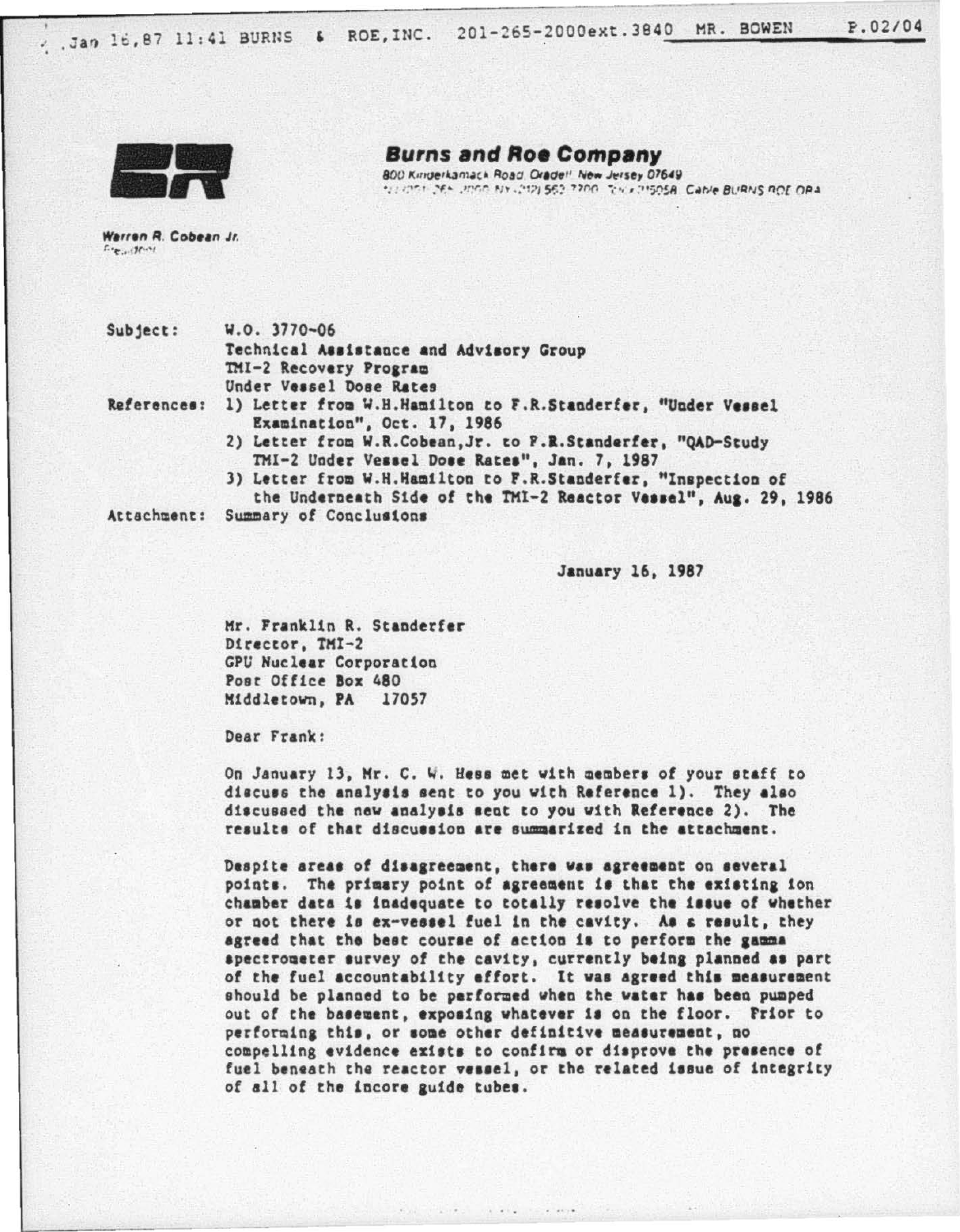

Mr. Pranklin R. Standerfer **GPU Nuclear Corporation** 

January 16, 1987 Page 2

I would like to emphasize that the condition of the lower head penetrations is not a new issue. It was addressed earlier by TAAG in Reference 3). Although Reference 3) recommends one particular type of inspection, the need for the inspection, not the method, is what I believe to be important. Other than performing confirmatory measurements, no other action seems warranted at this time based on these analytical results. The uncertainties inherent in such calculations and the existing measurements make them inadequate by themselves to determine the condition of the vessel.

If there are any questions or comments with regard to this matter, please feel free to contact Mr. C. W. Hess or me.

Very truly yours,

Warren R. Cobean, Jr.

**WRC**<sub>tc</sub>a Attach.

cc: TAAG Members W. D. Travers, NRC W. Bixby, DOE E. Kintner, GPUN R. Schwartz, EG&G R. Lambert, EPRI